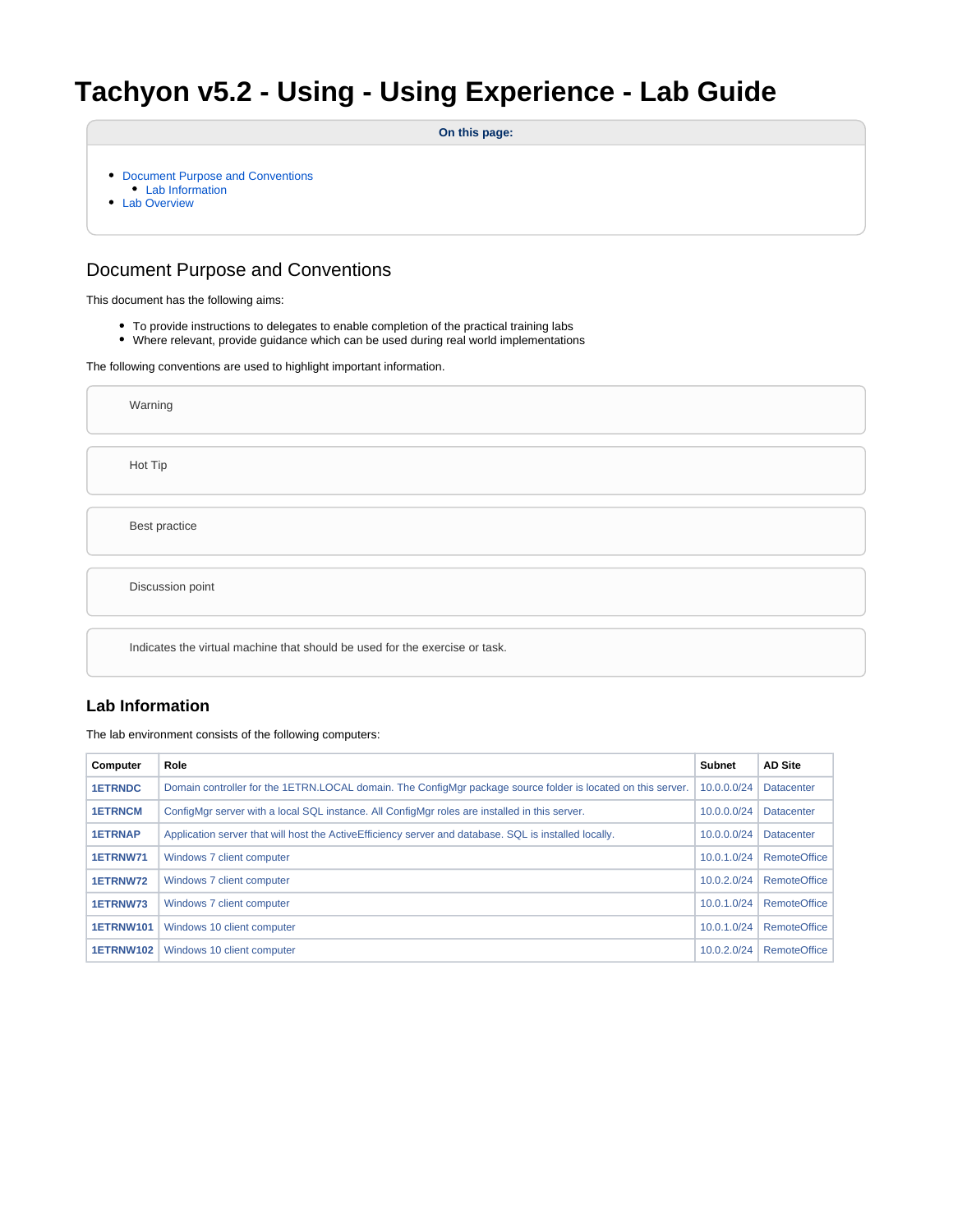

The password for all accounts used in the lab environment is: Passw0rd ⊘

Ignore any patching popups on our servers. We have deliberately left them unpatched to show patching via Patch Success and/or Nomad⋒

Unless otherwise indicated, logon to the lab VMs using the following accounts

| System           | Account             |
|------------------|---------------------|
| <b>1ETRNDC</b>   | 1FTRN\Administrator |
| <b>1ETRNAP</b>   | 1ETRN\AppInstaller  |
| <b>1ETRNCM</b>   | 1FTRN\SCCMAdmin     |
| 1ETRNW71         | 1ETRN\User          |
| 1ETRNW72         | 1FTRN\User          |
| 1ETRNW73         | 1ETRN\User          |
| <b>1ETRNW101</b> | 1FTRN\User          |

## Using Experience

This course is designed to teach you how to use the Experience application within Tachyon.

## <span id="page-1-0"></span>Lab Overview

In this lab you will carry out the following exercises (Ex):

[Ex 1 - Tachyon v5.2 - Using - Using Experience - The Experience Screens](https://help.1e.com/display/TCN52/Ex+1+-+Tachyon+v5.2+-+Using+-+Using+Experience+-+The+Experience+Screens)

Using Experience